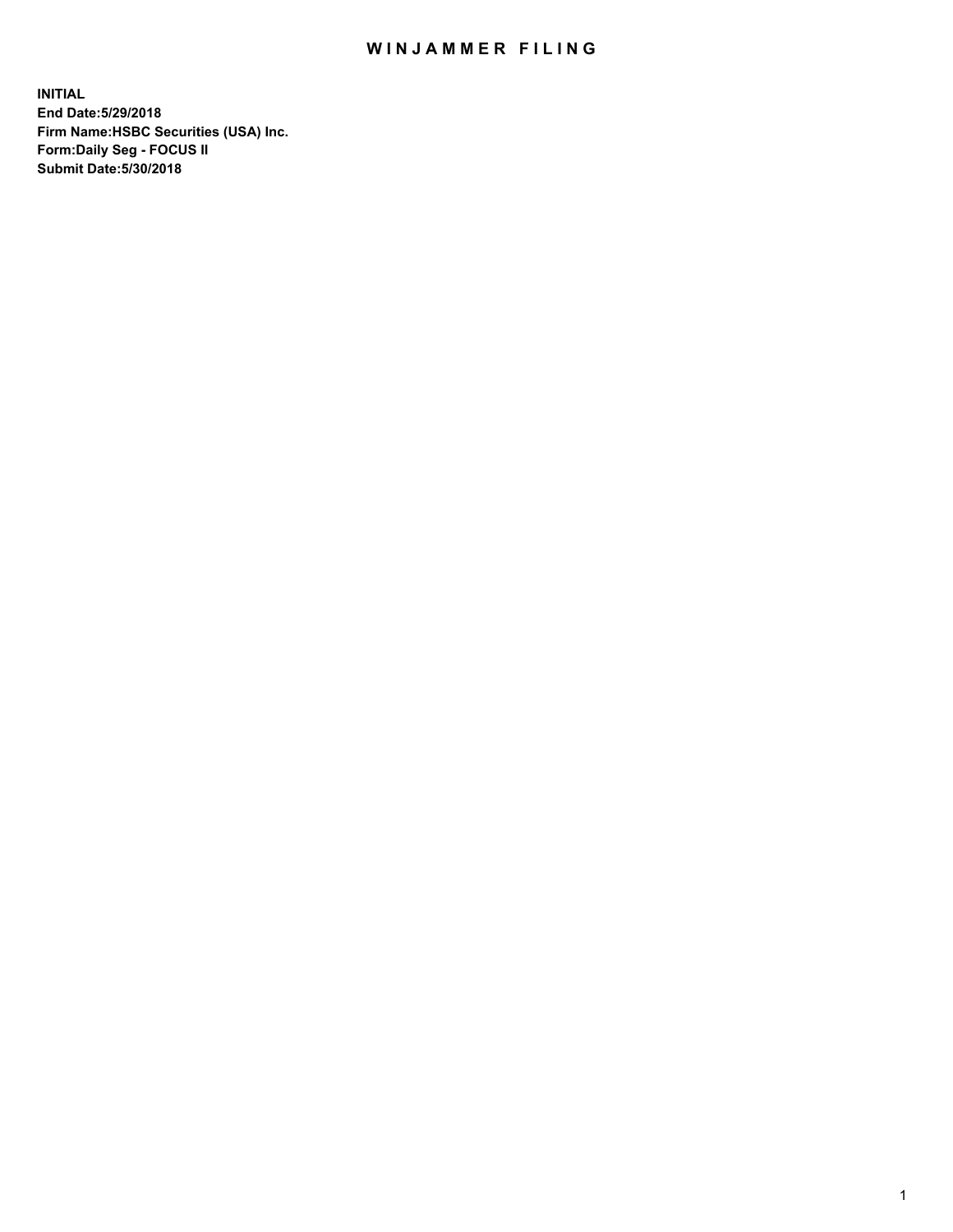## **INITIAL End Date:5/29/2018 Firm Name:HSBC Securities (USA) Inc. Form:Daily Seg - FOCUS II Submit Date:5/30/2018 Daily Segregation - Cover Page**

| Name of Company<br><b>Contact Name</b><br><b>Contact Phone Number</b><br><b>Contact Email Address</b>                                                                                                                                                                                                                         | <b>HSBC Securities (USA) Inc.</b><br><b>Michael Vacca</b><br>212-525-7951<br>michael.vacca@us.hsbc.com |
|-------------------------------------------------------------------------------------------------------------------------------------------------------------------------------------------------------------------------------------------------------------------------------------------------------------------------------|--------------------------------------------------------------------------------------------------------|
| FCM's Customer Segregated Funds Residual Interest Target (choose one):<br>a. Minimum dollar amount: ; or<br>b. Minimum percentage of customer segregated funds required:%; or<br>c. Dollar amount range between: and; or<br>d. Percentage range of customer segregated funds required between: % and %.                       | 147,000,000<br><u>0</u><br><u>00</u><br><u>00</u>                                                      |
| FCM's Customer Secured Amount Funds Residual Interest Target (choose one):<br>a. Minimum dollar amount: ; or<br>b. Minimum percentage of customer secured funds required:%; or<br>c. Dollar amount range between: and; or<br>d. Percentage range of customer secured funds required between: % and %.                         | 25,000,000<br><u>0</u><br><u>00</u><br>00                                                              |
| FCM's Cleared Swaps Customer Collateral Residual Interest Target (choose one):<br>a. Minimum dollar amount: ; or<br>b. Minimum percentage of cleared swaps customer collateral required:%; or<br>c. Dollar amount range between: and; or<br>d. Percentage range of cleared swaps customer collateral required between:% and%. | 95,000,000<br><u>0</u><br><u>00</u><br><u>00</u>                                                       |

Attach supporting documents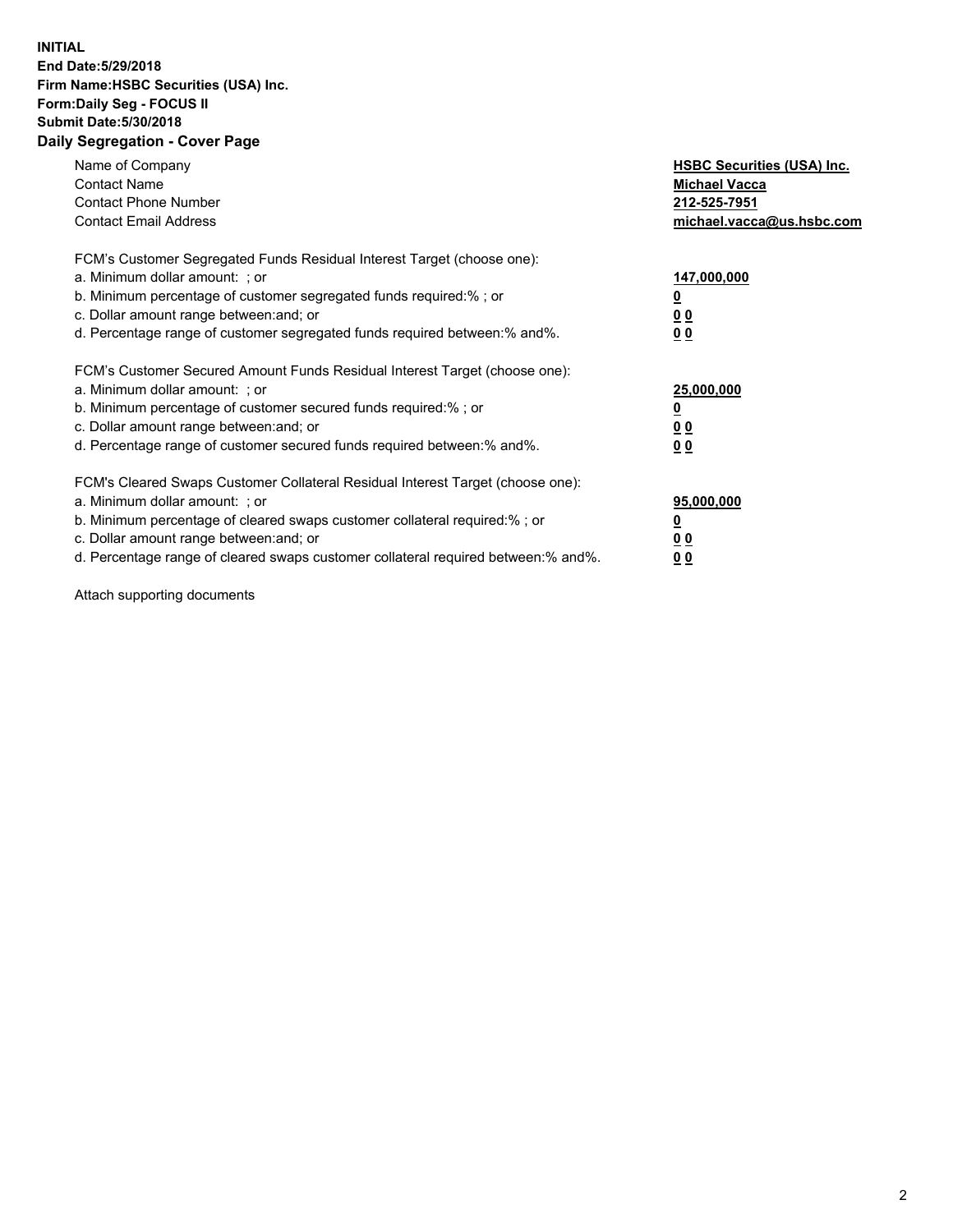**INITIAL End Date:5/29/2018 Firm Name:HSBC Securities (USA) Inc. Form:Daily Seg - FOCUS II Submit Date:5/30/2018 Daily Segregation - Secured Amounts**

Foreign Futures and Foreign Options Secured Amounts Amount required to be set aside pursuant to law, rule or regulation of a foreign government or a rule of a self-regulatory organization authorized thereunder **0** [7305] 1. Net ledger balance - Foreign Futures and Foreign Option Trading - All Customers A. Cash **119,769,013** [7315] B. Securities (at market) **98,197,085** [7317] 2. Net unrealized profit (loss) in open futures contracts traded on a foreign board of trade **224,268** [7325] 3. Exchange traded options a. Market value of open option contracts purchased on a foreign board of trade **0** [7335] b. Market value of open contracts granted (sold) on a foreign board of trade **0** [7337] 4. Net equity (deficit) (add lines 1. 2. and 3.) **218,190,366** [7345] 5. Account liquidating to a deficit and account with a debit balances - gross amount **1,400,376** [7351] Less: amount offset by customer owned securities **-1,400,188** [7352] **188** [7354] 6. Amount required to be set aside as the secured amount - Net Liquidating Equity Method (add lines 4 and 5) **218,190,554** [7355] 7. Greater of amount required to be set aside pursuant to foreign jurisdiction (above) or line 6. **218,190,554** [7360] FUNDS DEPOSITED IN SEPARATE REGULATION 30.7 ACCOUNTS 1. Cash in banks A. Banks located in the United States **94,749,802** [7500] B. Other banks qualified under Regulation 30.7 **0** [7520] **94,749,802** [7530] 2. Securities A. In safekeeping with banks located in the United States **51,991,111** [7540] B. In safekeeping with other banks qualified under Regulation 30.7 **0** [7560] **51,991,111** [7570] 3. Equities with registered futures commission merchants A. Cash **0** [7580] B. Securities **0** [7590] C. Unrealized gain (loss) on open futures contracts **0** [7600] D. Value of long option contracts **0** [7610] E. Value of short option contracts **0** [7615] **0** [7620] 4. Amounts held by clearing organizations of foreign boards of trade A. Cash **0** [7640] B. Securities **0** [7650] C. Amount due to (from) clearing organization - daily variation **0** [7660] D. Value of long option contracts **0** [7670] E. Value of short option contracts **0** [7675] **0** [7680] 5. Amounts held by members of foreign boards of trade A. Cash **66,541,329** [7700] B. Securities **46,205,974** [7710] C. Unrealized gain (loss) on open futures contracts **224,268** [7720] D. Value of long option contracts **0** [7730] E. Value of short option contracts **0** [7735] **112,971,571** [7740] 6. Amounts with other depositories designated by a foreign board of trade **0** [7760] 7. Segregated funds on hand **0** [7765] 8. Total funds in separate section 30.7 accounts **259,712,484** [7770] 9. Excess (deficiency) Set Aside for Secured Amount (subtract line 7 Secured Statement Page 1 from Line 8) **41,521,930** [7380] 10. Management Target Amount for Excess funds in separate section 30.7 accounts **25,000,000** [7780] 11. Excess (deficiency) funds in separate 30.7 accounts over (under) Management Target **16,521,930** [7785]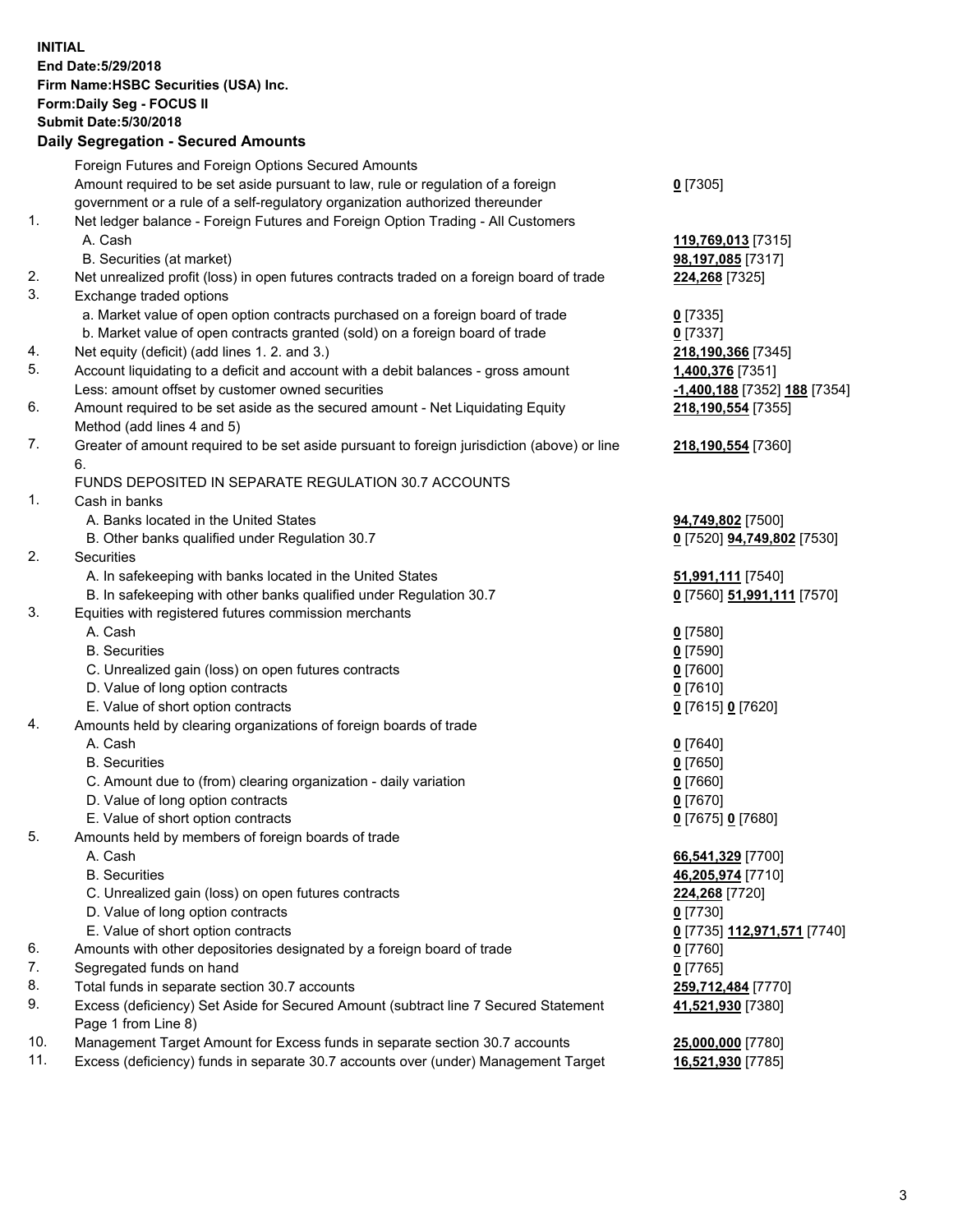**INITIAL End Date:5/29/2018 Firm Name:HSBC Securities (USA) Inc. Form:Daily Seg - FOCUS II Submit Date:5/30/2018 Daily Segregation - Segregation Statement** SEGREGATION REQUIREMENTS(Section 4d(2) of the CEAct) 1. Net ledger balance A. Cash **406,411,300** [7010] B. Securities (at market) **1,503,937,652** [7020] 2. Net unrealized profit (loss) in open futures contracts traded on a contract market **-227,490,654** [7030] 3. Exchange traded options A. Add market value of open option contracts purchased on a contract market **224,443,808** [7032] B. Deduct market value of open option contracts granted (sold) on a contract market **-105,283,161** [7033] 4. Net equity (deficit) (add lines 1, 2 and 3) **1,802,018,945** [7040] 5. Accounts liquidating to a deficit and accounts with debit balances - gross amount **172,137,626** [7045] Less: amount offset by customer securities **-168,497,121** [7047] **3,640,505** [7050] 6. Amount required to be segregated (add lines 4 and 5) **1,805,659,450** [7060] FUNDS IN SEGREGATED ACCOUNTS 7. Deposited in segregated funds bank accounts A. Cash **25,711,867** [7070] B. Securities representing investments of customers' funds (at market) **0** [7080] C. Securities held for particular customers or option customers in lieu of cash (at market) **193,194,855** [7090] 8. Margins on deposit with derivatives clearing organizations of contract markets A. Cash **307,462,346** [7100] B. Securities representing investments of customers' funds (at market) **0** [7110] C. Securities held for particular customers or option customers in lieu of cash (at market) **1,214,171,702** [7120] 9. Net settlement from (to) derivatives clearing organizations of contract markets **1,819,154** [7130] 10. Exchange traded options A. Value of open long option contracts **224,443,808** [7132] B. Value of open short option contracts **-105,283,161** [7133] 11. Net equities with other FCMs A. Net liquidating equity **3,214,447** [7140] B. Securities representing investments of customers' funds (at market) **0** [7160] C. Securities held for particular customers or option customers in lieu of cash (at market) **0** [7170] 12. Segregated funds on hand **96,571,095** [7150] 13. Total amount in segregation (add lines 7 through 12) **1,961,306,113** [7180] 14. Excess (deficiency) funds in segregation (subtract line 6 from line 13) **155,646,663** [7190]

- 15. Management Target Amount for Excess funds in segregation **147,000,000** [7194]
- 16. Excess (deficiency) funds in segregation over (under) Management Target Amount Excess

**8,646,663** [7198]